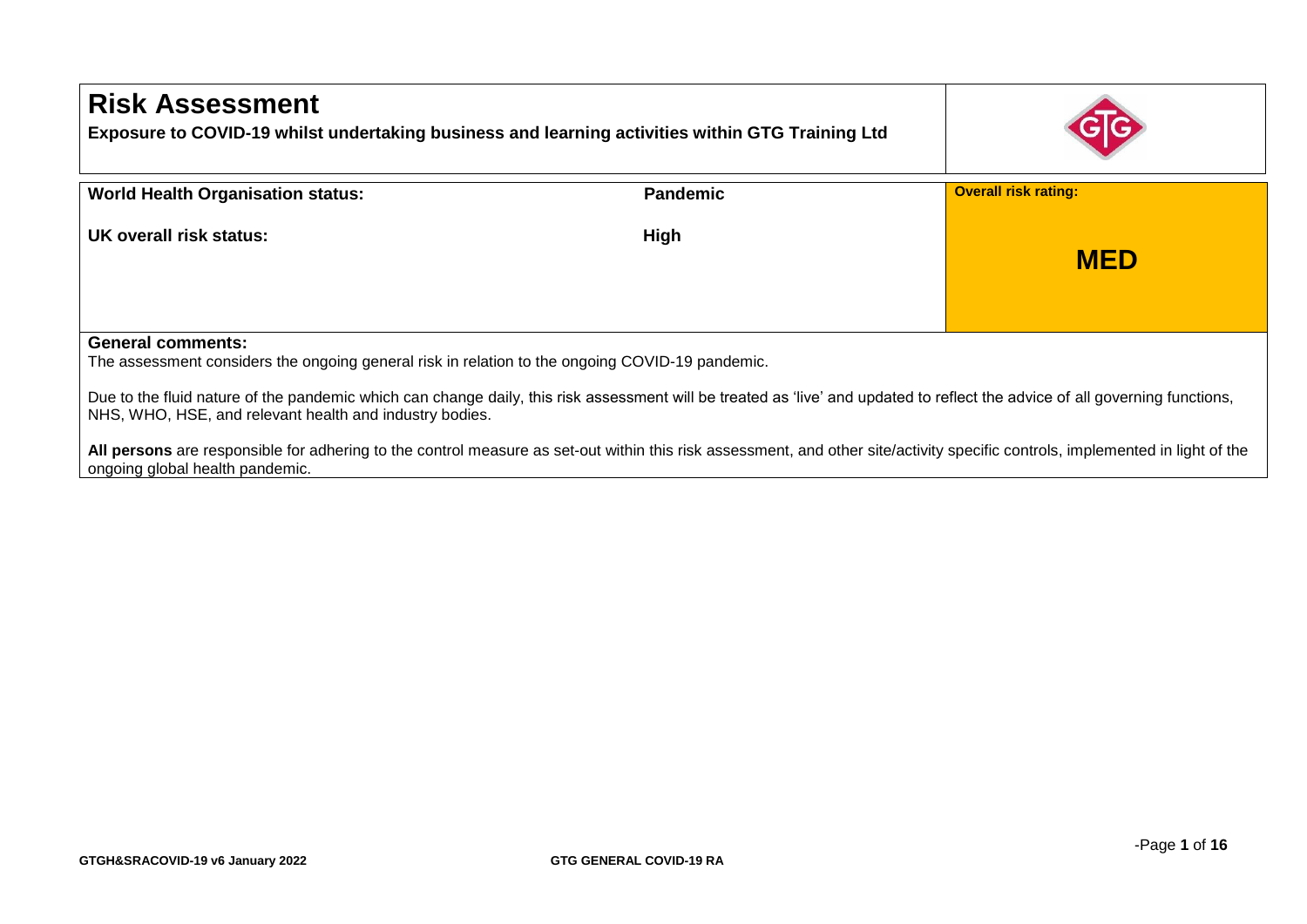## Risk matrix explained

The following aims to demonstrate to the reader how quantitative values are reached for hazards and risks identified within the assessment. Each risk and associated hazards are quantified with a numeric value from 1-5, based on how likely the assessor(s) believes the risk to be and the potential consequence thereof (i.e. severity), giving consideration to who might be harmed and how. The risk assessment process shall always involve input from staff involved in relevant tasks, activities and work areas, to ensure all matters are given due consideration. Assessors must also liaise with current medical and government guidance where assessing the risk from work activities. The significant findings of the assessment process shall be recorded below.

Likelihood is the chance of the event occurring (1 in a million) Severity shows the potential consequence (i.e. becoming infected)

| Likelihood               | Severity (consequence)                                                             |
|--------------------------|------------------------------------------------------------------------------------|
| $1 =$ Rarely             | $1 = No$ risk of infection                                                         |
| $2 =$ Unlikely           | $2 =$ Low risk of infection                                                        |
| $3 =$ Probable           | $3$ = Increased risk of infection                                                  |
| $4 = \text{Very likely}$ | $\frac{1}{2}$ 4 = High risk of infection, critical to ill-health or death          |
| $5 =$ Certainty          | $\overline{5}$ = Extremely high risk of infection, critical to ill-health or death |

Risk rating

## Calculation  $risk = likelihood \times severity$

Before any controls are considered, you will have an Initial Risk rating (IR) (i.e. if nothing was done to make it safer). Residual Risk (RR) represents the risk rating when the outlined controls are implemented. As such, any controls put forward should aim to reduce the likelihood or severity (both, preferably) of the potential overall risk. It is paramount to aim to eliminate risk in the first instance. The residual risk rating therefore represents the potential risk factor left after all reasonable controls are implemented. The RR should be as low as reasonably practicable.

The overall assessment risk rating for the area/task/equipment being assessed shall be based on the residual risk value of the single biggest risk factor. If all the risk factors identified are low, then the overall risk rating will be low. If, however, any of the remaining risk factors identified are high or medium, the overall risk rating shall remain high/medium respectively. This may be the case where it has not been possible through controls to reduce either likelihood or consequence, individually or collectively. Any assessment of risk coming out with a HIGH residual risk rating must be stopped immediately until the risk can be eliminated or made safer.

| <b>Overall risk rating:</b> |  |
|-----------------------------|--|
| <b>Medium</b>               |  |

**The following stipulations:**

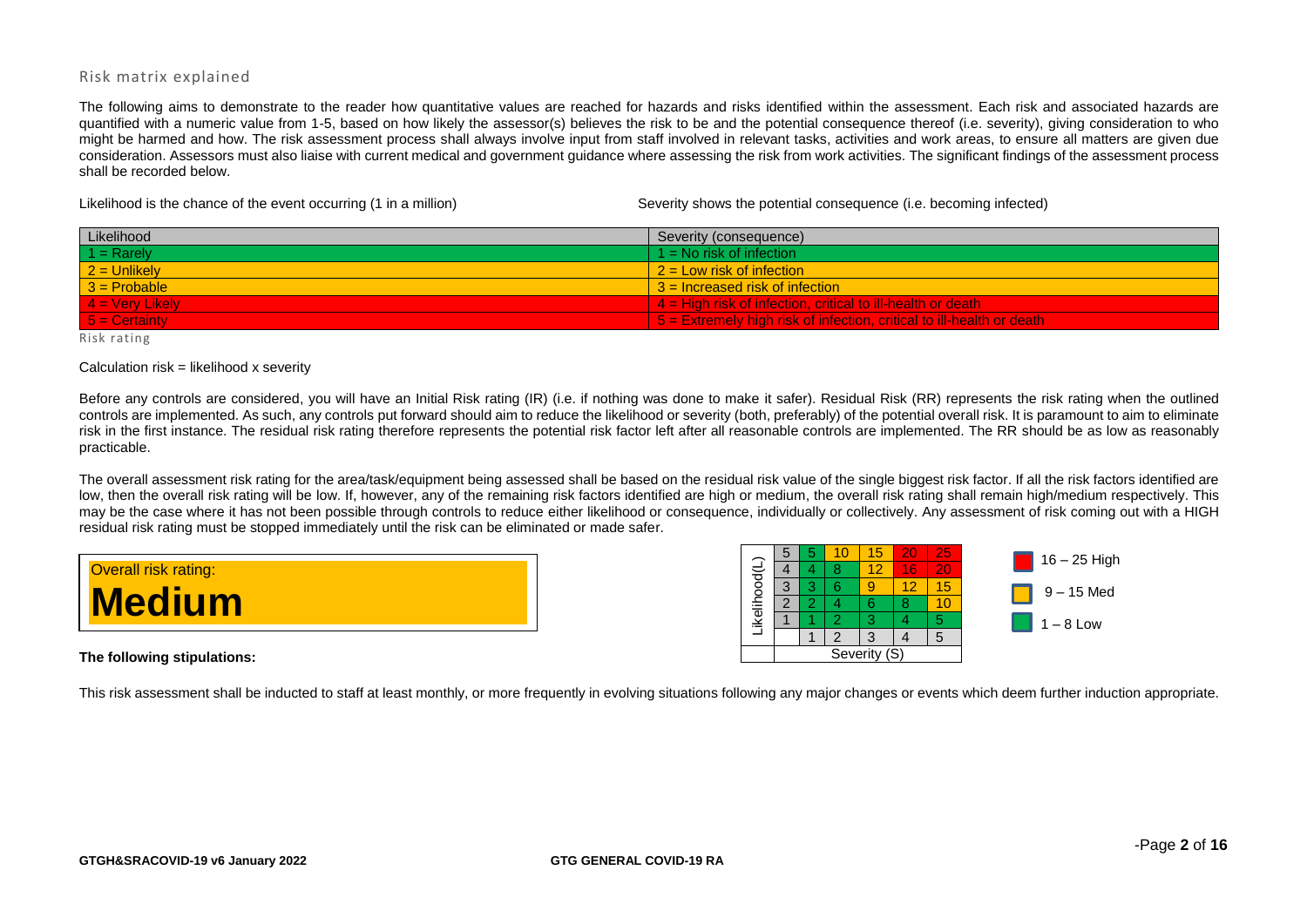|                                                                                                                                  |                                                                                                                                                                                                 | Persons at risk                                                                                       |                | <b>Initial risk</b>     |    |                                                                                                                                                                                                                                                                                                                                                                                                                                                                                                                                                                                                                                                                                                                                                                                                                                                                                | <b>Further</b>                                                                                                                                                                       |                      | <b>Residual</b><br>risk |                              |
|----------------------------------------------------------------------------------------------------------------------------------|-------------------------------------------------------------------------------------------------------------------------------------------------------------------------------------------------|-------------------------------------------------------------------------------------------------------|----------------|-------------------------|----|--------------------------------------------------------------------------------------------------------------------------------------------------------------------------------------------------------------------------------------------------------------------------------------------------------------------------------------------------------------------------------------------------------------------------------------------------------------------------------------------------------------------------------------------------------------------------------------------------------------------------------------------------------------------------------------------------------------------------------------------------------------------------------------------------------------------------------------------------------------------------------|--------------------------------------------------------------------------------------------------------------------------------------------------------------------------------------|----------------------|-------------------------|------------------------------|
| Hazard(s)                                                                                                                        | Risk(s)                                                                                                                                                                                         |                                                                                                       | L              | $\mathbb S$             | IR | <b>Control measures</b>                                                                                                                                                                                                                                                                                                                                                                                                                                                                                                                                                                                                                                                                                                                                                                                                                                                        | recommendations                                                                                                                                                                      | L                    | S                       | $\mathsf{R}$<br>$\mathsf{R}$ |
| GTG training<br>services/premises, being<br>operational and open to<br>customers during the<br>COVID-19 pandemic.                | Individuals from<br>differing regions or<br>areas travel to and<br>attending an education<br>and conferencing<br>setting, increasing risk<br>to UK-wide and local<br>containment<br>strategies. | Local, regional<br>population                                                                         | $\overline{5}$ | $\overline{\mathbf{5}}$ | 25 | Cohorts remain restricted to the lowest<br>maximum numbers, to ensure social<br>distancing. These are limited to a maximum of<br>15 persons, adhering with government<br>guidelines in an educational setting.<br>With consideration to government guideline,<br>and in-line with national or local tier restrictions,<br>we will prioritise all safety measures to reduce<br>the spread of the virus. This may include the<br>rescheduling of events, and moving to remote<br>learning sessions.<br>SMART learning and assessment techniques<br>will be deployed, when required and wherever<br>possible, across the GTG portfolio.                                                                                                                                                                                                                                           | Exam and assessment<br>practice will be undertaken<br>remotely, dependent upon<br>any scale-up or scale-down<br>of restrictions.                                                     | $\overline{2}$       | $\overline{5}$          | 10 <sup>°</sup>              |
| Individuals who are<br>symptomatic, being present<br>within the premises, work<br>place/setting or exposed to<br>others who are. | Individuals contracting<br>or spreading the<br>COVID-19 virus,<br>resulting in<br>acute/chronic ill health<br>or fatality.                                                                      | Employees<br><b>Customers</b><br>Delegates<br>Apprentices<br>Contractors<br>Visitors<br>Young persons | 5              | 5                       | 25 | Those having experienced symptoms must<br>self-isolate immediately, and follow the links<br>below for the most recent isolation rules;<br>https://www.gov.uk/government/publications/co<br>vid-19-stay-at-home-guidance/stay-at-home-<br>guidance-for-households-with-possible-<br>coronavirus-covid-19-infection<br>https://www.nhsinform.scot/illnesses-and-<br>conditions/infections-and-<br>poisoning/coronavirus-covid-19/test-and-<br>protect/coronavirus-covid-19-guidance-for-<br>households-with-possible-coronavirus-infection<br>https://gov.wales/self-isolation<br>https://www.nidirect.gov.uk/articles/coronavirus<br>-covid-19-self-isolating-and-close-contacts<br>Persons that have had symptoms (however<br>mild) must not attend any GTG premises, for<br>10 days from onset of symptoms. Or longer if<br>they then test positive whilst in self-isolation. | Please follow the enclosed<br>links to keep ahead of the<br>isolation rules across the<br>UK. You must follow these<br>rules to ensure that you<br>reduce the spread of<br>Covid-19. | $\blacktriangleleft$ | 5                       | -5.                          |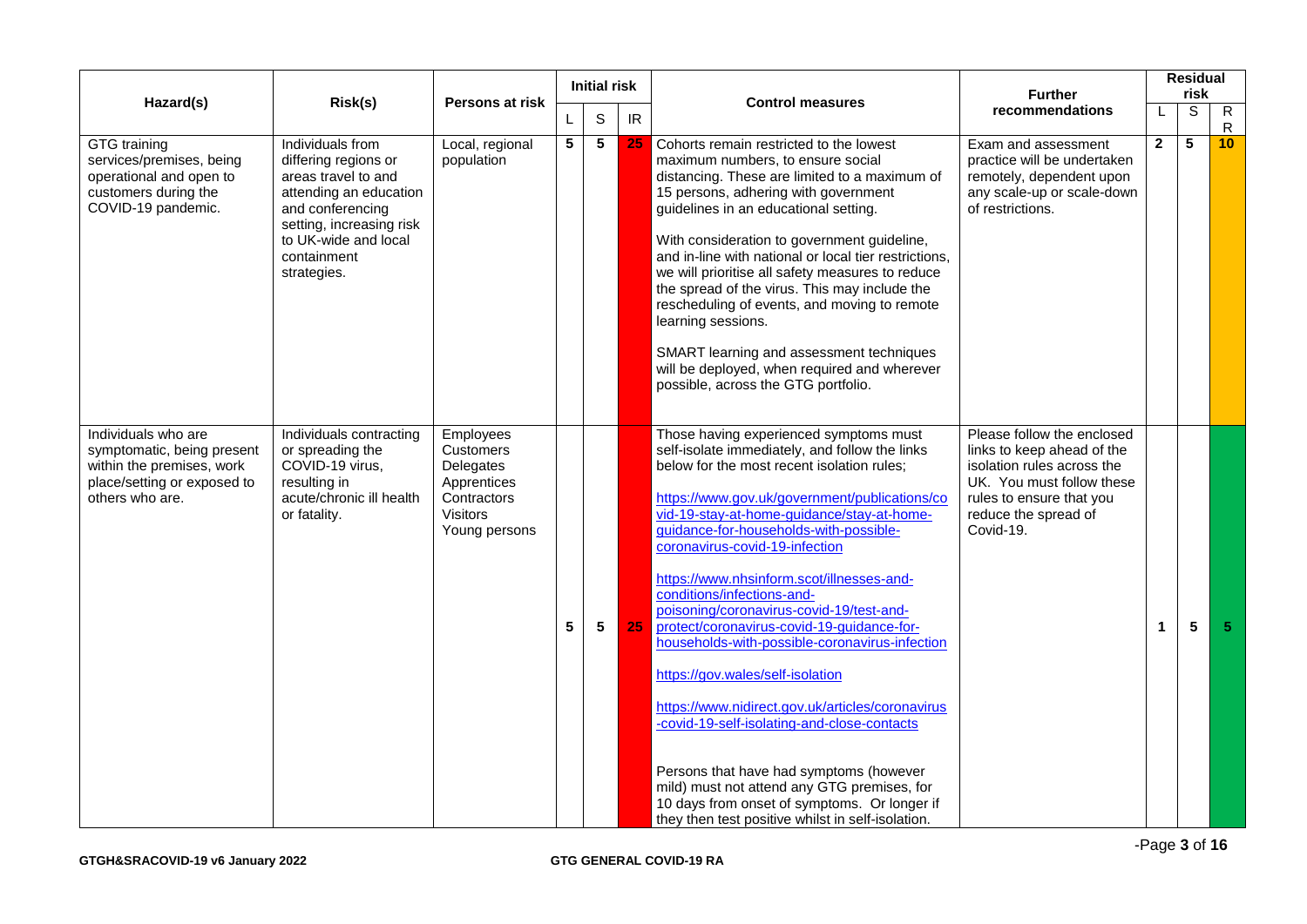|                                                                                                                          |                                                                                                                                                                                                          |                                                                                                |   |                 |    | Your local test center will inform you of when<br>you can stop isolating.<br>If you have booked, or had a PCR test and are<br>awaiting the result you must not attend any<br>GTG premises. If you have tested positive on<br>an LFT (LFD) test you must not attend any<br>GTG premises.                                                                                                                                                                                                                                                                                                                                                                                                                                                                                                                                                                                                                                                                                                            |                                                                                                                                                                                                                                                                                                                                                                                          |                      |                 |     |
|--------------------------------------------------------------------------------------------------------------------------|----------------------------------------------------------------------------------------------------------------------------------------------------------------------------------------------------------|------------------------------------------------------------------------------------------------|---|-----------------|----|----------------------------------------------------------------------------------------------------------------------------------------------------------------------------------------------------------------------------------------------------------------------------------------------------------------------------------------------------------------------------------------------------------------------------------------------------------------------------------------------------------------------------------------------------------------------------------------------------------------------------------------------------------------------------------------------------------------------------------------------------------------------------------------------------------------------------------------------------------------------------------------------------------------------------------------------------------------------------------------------------|------------------------------------------------------------------------------------------------------------------------------------------------------------------------------------------------------------------------------------------------------------------------------------------------------------------------------------------------------------------------------------------|----------------------|-----------------|-----|
| Close physical contact with<br>colleagues, customers,<br>members of the public or<br>contractors who are<br>asymptomatic | Individuals displaying<br>no symptoms<br>inadvertently<br>spreading the COVID-<br>19 virus from person to<br>person or onto nearby<br>surfaces. Resulting in<br>acute/chronic ill health<br>or fatality. | Employees<br>Customers<br>Delegates<br>Apprentices<br>Contractors<br>Visitors<br>Young persons | 5 | $5\phantom{.0}$ | 25 | Work environments and practices shall be<br>adjusted to support and facilitate a safe social<br>distance between individuals wherever<br>possible.<br>Changes to layout and environment to achieve<br>social distancing shall be visibly depicted.<br>Adjustments to work practices/environments<br>will be clearly communicated to staff. All<br>persons within GTG premises shall be required<br>to maintain a safe distance from others<br>wherever possible. Work routines have been<br>amended to allow and promote social<br>distancing wherever possible. Incorporating<br>home working<br>Protective Perspex screens have been installed<br>at all customer interface stations and in<br>essential worker environments where a safe<br>distance cannot be achieved.<br>Face coverings are mandated when travelling<br>throughout communal areas. If a safe distance<br>cannot be achieved in classrooms, workshops<br>and other learning environments then face<br>coverings must be worn. | Where there is no<br>protective screen, staff<br>shall work side-by-side or<br>back-to-back.<br>Where face-to-face contact<br>is necessary, this should<br>be for a limited duration<br>and a face covering must<br>be worn.<br>Please note that to reduce<br>the spread of Covid-19 in a<br>learning environment we<br>recommend that a 'safe<br>distance' be no less than 2<br>metres. | $\mathbf{2}$         | $5\phantom{.0}$ | 10  |
| Individuals within the<br>'clinically extremely<br>vulnerable' category<br>attending work or premises                    | Extremely vulnerable /<br>at risk staff,<br>delegates/apprentices<br>contracting COVID-19                                                                                                                | Clinically<br>extremely<br>vulnerable                                                          | 4 | 5               | 25 | People in<br>should follow<br>this category<br>government guidelines; shielding guidance<br>using the link below<br>https://www.gov.uk/government/publications/gu<br>idance-on-shielding-and-protecting-extremely-<br>vulnerable-persons-from-covid-19/guidance-on-<br>shielding-and-protecting-extremely-vulnerable-<br>persons-from-covid-19                                                                                                                                                                                                                                                                                                                                                                                                                                                                                                                                                                                                                                                     | People in this category<br>should also follow guidance<br>in the event of a local<br>lockdown<br>https://www.gov.uk/govern<br>ment/collections/local-<br>restrictions-areas-with-an-                                                                                                                                                                                                     | $\blacktriangleleft$ | 5               | -5. |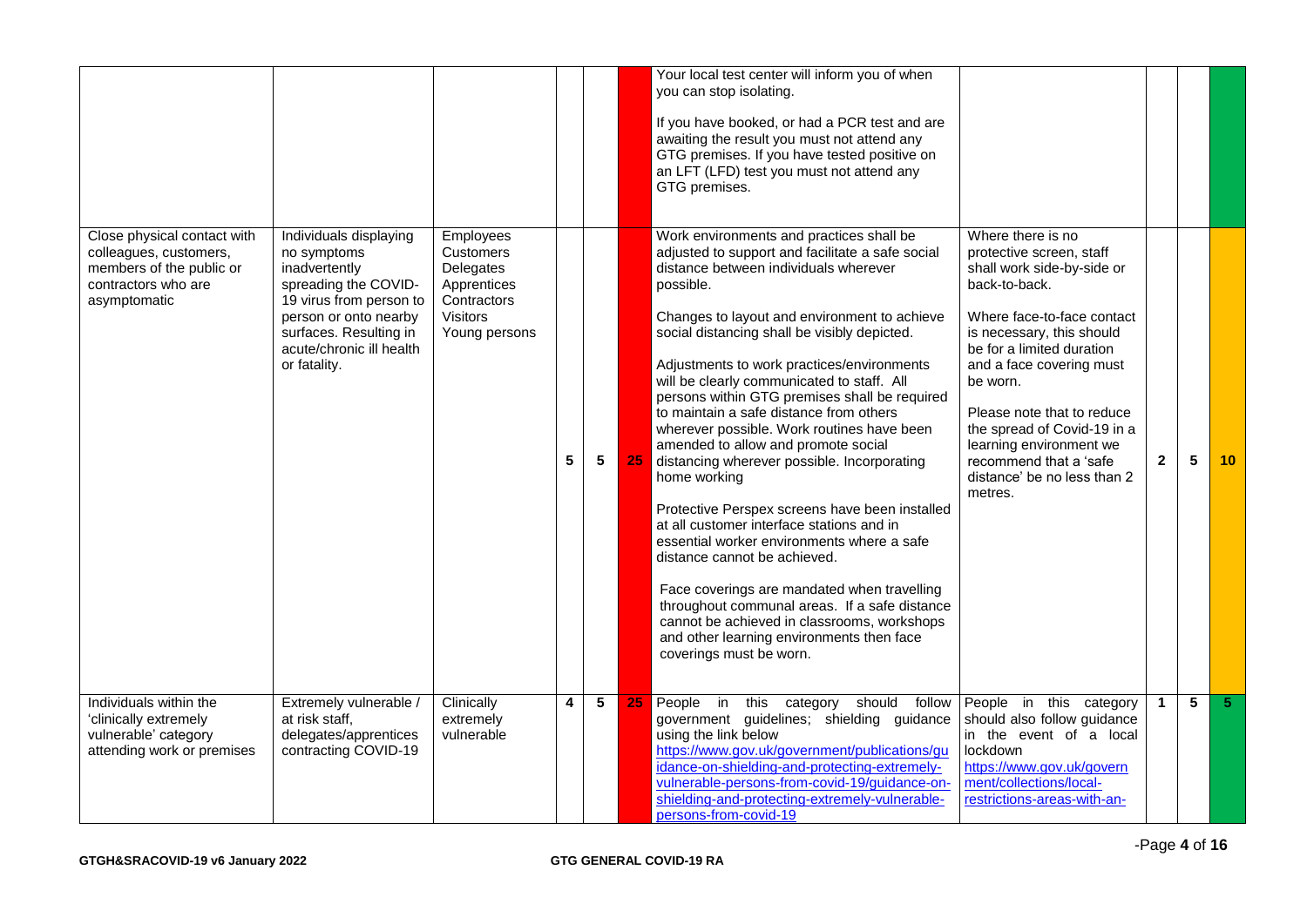|                                                                                                                                                                                                                |                                                                                                                                                        |                                                                                                              |   |                 |    |                                                                                                                                                                                                                                                                                                                                                                                                                                                                                                                                                                                                                                                                                                                 | outbreak-of-coronavirus-<br>covid-19                                                                                                                                                                                                                                                                                                                                       |                |   |     |
|----------------------------------------------------------------------------------------------------------------------------------------------------------------------------------------------------------------|--------------------------------------------------------------------------------------------------------------------------------------------------------|--------------------------------------------------------------------------------------------------------------|---|-----------------|----|-----------------------------------------------------------------------------------------------------------------------------------------------------------------------------------------------------------------------------------------------------------------------------------------------------------------------------------------------------------------------------------------------------------------------------------------------------------------------------------------------------------------------------------------------------------------------------------------------------------------------------------------------------------------------------------------------------------------|----------------------------------------------------------------------------------------------------------------------------------------------------------------------------------------------------------------------------------------------------------------------------------------------------------------------------------------------------------------------------|----------------|---|-----|
|                                                                                                                                                                                                                |                                                                                                                                                        |                                                                                                              |   |                 |    |                                                                                                                                                                                                                                                                                                                                                                                                                                                                                                                                                                                                                                                                                                                 |                                                                                                                                                                                                                                                                                                                                                                            |                |   |     |
| Individual within the<br>vulnerable category<br>attending work or premises                                                                                                                                     | Individuals within the<br>vulnerable category                                                                                                          | Vulnerable<br>people                                                                                         | 4 | 5               | 20 | We recognise that some additional measures<br>may be required for people with specific health<br>conditions, we will address these on an<br>individual basis.<br>We also recognise that some people with<br>asthma may feel restricted when applying a<br>face covering, therefore we would recommend<br>the advice provided by asthma UK prior to<br>attending training. There is a necessity for this<br>type of PPE whilst undertaking close contact<br>learning e.g. workshop practical training, driver<br>training and driver testing.<br>https://www.asthma.org.uk/advice/triggers/coro<br>navirus-covid-19/what-should-people-with-<br>asthma-do-now/should-i-wear-a-face-mask-or-<br>face-covering/#Do | Specific vulnerabilities<br>may impede access to<br>training / services. GTG<br>will aim to support any<br>additional control<br>measures as and when<br>required.<br>We would also ask any<br>person that is unable to<br>wear a face covering<br>(workshop practical or<br>driver training/test) to<br>provide evidence of the<br>reason why, as quickly as<br>possible. | $\mathbf 1$    | 5 | -51 |
| Narrow workplace<br>entrance/exit/circulation<br>routes                                                                                                                                                        | Bottlenecks,<br>overcrowding, passing<br>within 2 metres of<br>others                                                                                  | Employees<br>Customers<br>Contractors<br>General public<br>Young persons                                     | 4 | 4               | 16 | Marked routes shall be identified to lead<br>individuals safely around the building. We<br>have adopted 1-way routes, where required.<br>Face coverings are to be worn when travelling<br>around premises, they are a mandated PPE<br>requirement.                                                                                                                                                                                                                                                                                                                                                                                                                                                              | Dedicated GTG personnel<br>are on hand to guide all<br>persons safely around the<br>building.                                                                                                                                                                                                                                                                              | $\overline{2}$ | 4 | 8   |
| Non-sanitised surfaces, or<br>sanitised surfaces that may<br>be or become contaminated<br>with bodily fluids from cough<br>droplets, sneezing, unclean<br>hands of<br>symptomatic/asymptomatic<br>individuals. | Inadvertently touching<br>surfaces and<br>spreading and or<br>catching the COVID-19<br>virus, resulting in<br>acute/chronic ill health<br>or fatality. | Employees<br>Delegates<br>Apprentices<br><b>Customers</b><br>Contractors<br><b>Visitors</b><br>Young persons | 4 | $5\phantom{.0}$ | 20 | Cleaning routines have been increased, to<br>carry out at least one thorough clean within our<br>premises each day, including;<br>A deep clean of toilets, classrooms and<br>communal areas.<br>Key touch-points shall be disinfected frequently<br>throughout the day, using EN 1446 solution,<br>such as:<br>Door handles, banisters, taps, light and air<br>conditioning switches etc.<br>'Clean as you go' stations are widely available<br>with provisions provided to allow disinfecting<br>and sanitising of work areas, surfaces and<br>equipment.<br>Staff must clean and maintain their own<br>immediate workspace, equipment, training<br>rooms and key touch points using the                       | Posters displayed to<br>visually remind staff of key<br>touch surfaces to be<br>cleaned.<br>Individuals cleaning shared<br>areas should wear<br>disposable gloves and<br>discard after use; please<br>wash hands thoroughly.<br>Training video is available<br>to show the correct way to<br>put on and take off PPE,<br>within the ACE employee<br>portal                 | 1              | 5 | 5.  |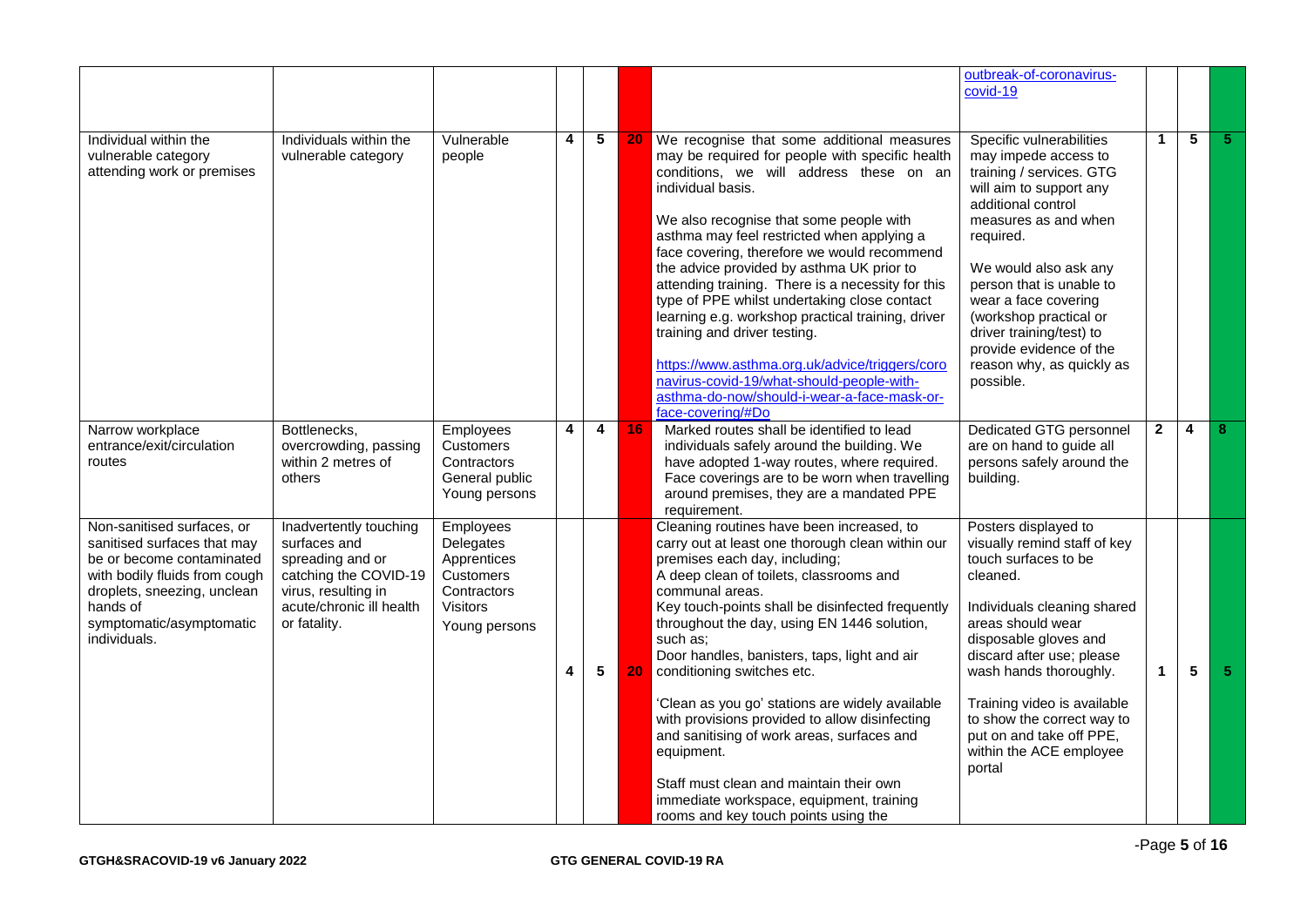|                                                                                                                             |                                                                                                                                                                                                                   |                                                      |   |   |    | provisions provided e.g. disinfectant wipes,<br>Covid-guard and disposable blue roll/paper<br>towels.<br>All Individuals will undertake routine personal<br>hygiene; washing hands thoroughly, using soap<br>and warn water for a minimum of 20 seconds<br>on arrival, before and after breaks, when<br>changing areas, tasks or activities, prior to<br>departure and after using welfare<br>facilities/equipment.<br>Hand sanitiser provided where access to sinks<br>is limited (at least 60% alcohol). However we<br>recommend thorough hand washing whenever<br>possible. Sanitising stations are widely<br>available throughout all GTG premises.<br>Doors on main routes are held open to reduce<br>touch points.<br>Individuals are encouraged to adopt a clear<br>desk/workspace policy and remove non-<br>essential personal items to aid thorough<br>cleaning of workplace.<br>Any classrooms not in use shall be locked to<br>prevent unauthorized access or touching of<br>surfaces. |                                                                                                                                                                                                                                  |    |   |                |
|-----------------------------------------------------------------------------------------------------------------------------|-------------------------------------------------------------------------------------------------------------------------------------------------------------------------------------------------------------------|------------------------------------------------------|---|---|----|---------------------------------------------------------------------------------------------------------------------------------------------------------------------------------------------------------------------------------------------------------------------------------------------------------------------------------------------------------------------------------------------------------------------------------------------------------------------------------------------------------------------------------------------------------------------------------------------------------------------------------------------------------------------------------------------------------------------------------------------------------------------------------------------------------------------------------------------------------------------------------------------------------------------------------------------------------------------------------------------------|----------------------------------------------------------------------------------------------------------------------------------------------------------------------------------------------------------------------------------|----|---|----------------|
| Shared, open plan work<br>environments, offices and<br>meeting rooms with limited<br>social distancing in current<br>layout | Individuals in close<br>proximity to others of<br>less than 2-metre<br>distance increasing<br>risk of<br>spread/contamination<br>resulting in<br>acute/chronic ill health<br>or fatality from COVID-<br>19 virus. | Employees<br>Contractors<br>Apprentices<br>Delegates | 4 | 5 | 20 | Workstation layouts shall be amended to<br>provide side-by-side, back-to-back or diagonal<br>working, rather than face-to-face. Protective<br>Perspex screens are in place where social<br>distancing is restricted.<br>Unnecessary use of shared equipment shall be<br>prohibited. Where sharing is essential and<br>unavoidable you must 'clean as you go'.<br>Disinfectants are available to all staff. Shared<br>items shall be wiped down pre/post use.<br>Essential areas/rooms shall be so<br>restricted/limited in occupancy levels as<br>necessary i.e. meeting rooms, cupboards,<br>smaller offices etc.<br>Staff are encouraged to use Teams/Smart<br>rooms, email and phone communications to<br>avoid face-to-face or close interaction. Physical                                                                                                                                                                                                                                    | All persons will wear face<br>coverings when travelling<br>around the premises.<br>Face coverings are<br>mandated in classrooms<br>and other dedicated<br>essential work areas that<br>cannot achieve a safe<br>social distance. | 1. | 5 | 5 <sub>5</sub> |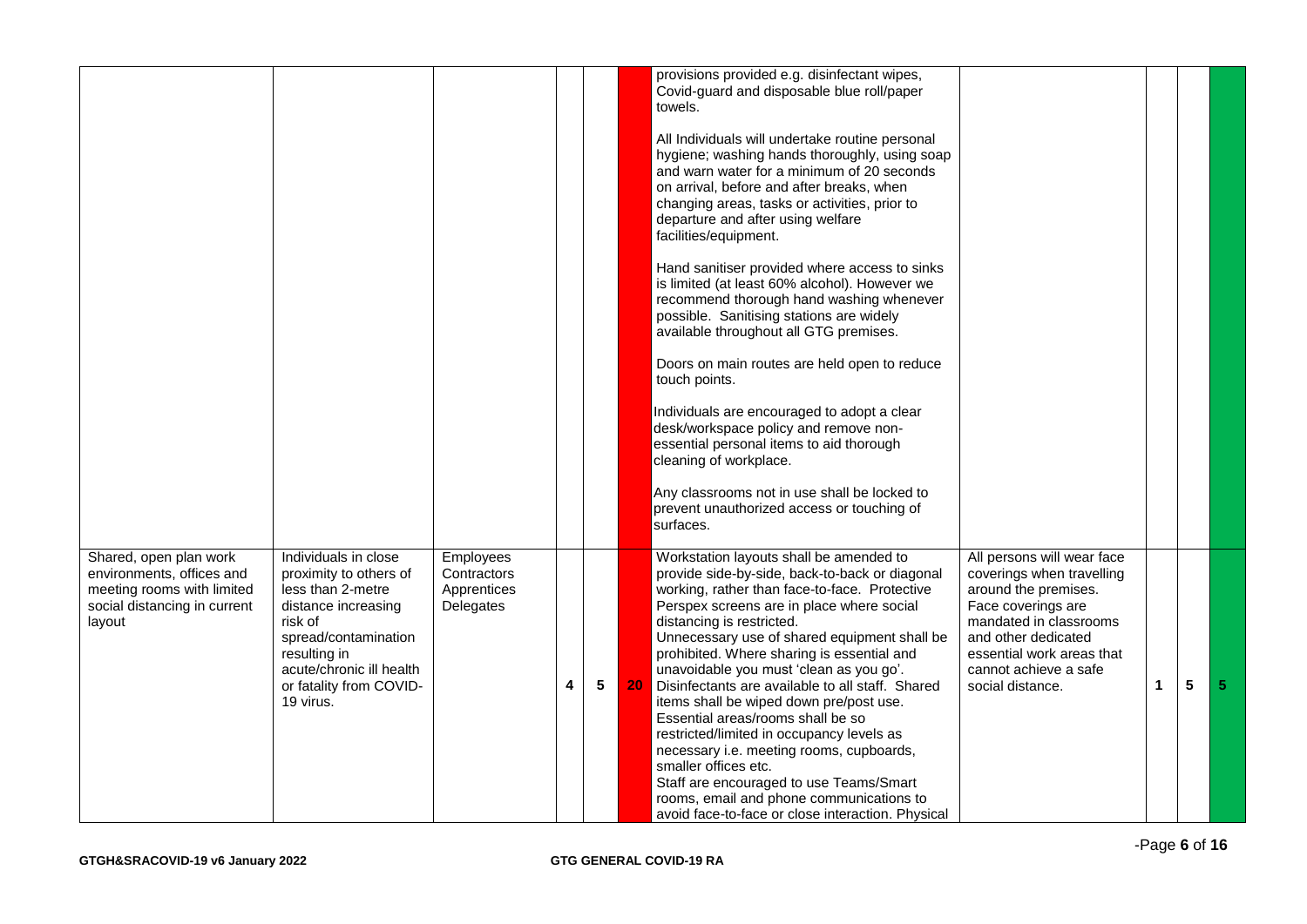|                                                                                                       |                                                                                                                             |                                                                                    |   |                 |    | greetings (i.e. handshakes) are strictly<br>prohibited.                                                                                                                                                                                                                                                                                                                                                                                                                                                                                                                                                                                                                                                                                                                                                                                                                                                                                                                                                                                                                                                                                                                                                            |                                                                                                                                                                                             |              |   |                      |
|-------------------------------------------------------------------------------------------------------|-----------------------------------------------------------------------------------------------------------------------------|------------------------------------------------------------------------------------|---|-----------------|----|--------------------------------------------------------------------------------------------------------------------------------------------------------------------------------------------------------------------------------------------------------------------------------------------------------------------------------------------------------------------------------------------------------------------------------------------------------------------------------------------------------------------------------------------------------------------------------------------------------------------------------------------------------------------------------------------------------------------------------------------------------------------------------------------------------------------------------------------------------------------------------------------------------------------------------------------------------------------------------------------------------------------------------------------------------------------------------------------------------------------------------------------------------------------------------------------------------------------|---------------------------------------------------------------------------------------------------------------------------------------------------------------------------------------------|--------------|---|----------------------|
| Home working                                                                                          | Inadequate access to<br>work provisions, risk of<br>fatigue, work-related<br>upper limb disorders,<br>feelings of isolation | Employees -<br>Home workers                                                        | 3 | 4               | 12 | Staff approved to work from home shall be<br>given access to company VPN, to allow ease of<br>use of workplace systems.<br>During homeworking staff should use an<br>appropriate space that allows for support of<br>arms, forearms and back.<br>Staff shall take regular breaks away from<br>screen. Good ventilation and natural lighting to<br>be optimised by windows and doors.<br>Manage workload and self-monitor breaks and<br>screen time. Communicate regularly with line<br>manager and colleagues.                                                                                                                                                                                                                                                                                                                                                                                                                                                                                                                                                                                                                                                                                                     | Home working will be<br>approved on a case-by-<br>case basis, to ensure<br>continuity of critical<br>business services.                                                                     | $\mathbf{1}$ | 4 | $\blacktriangleleft$ |
| Developing/displaying<br>potential symptoms, during<br>the pandemic, whilst<br>attending GTG premises | Becoming unwell,<br>giving rise to<br>contamination and<br>spread                                                           | Employees<br>Customers<br>Delegates<br>Apprentices<br>Contractors<br>Young persons | 3 | $5\phantom{.0}$ | 15 | Anyone displaying symptoms must not attend<br>any GTG premises. Should the onset of<br>symptoms begin, whilst on the premises, then<br>you will be sent home immediately. You will<br>travel (where possible) alone. Inform your line<br>manager/GTG contact immediately and avoid<br>contact with any other person. Wear a face<br>covering and sanitise your hands.<br>Any first aider (wearing appropriate PPE) has<br>provided help to a person feeling unwell (of<br>COVID-19 symptoms) will not need to go home<br>unless they develop symptoms themselves.<br>They should, however, wash their hands<br>thoroughly for 20 seconds, closely monitor their<br>health for any changes or onset of symptoms<br>and follow the guidance for self-isolation and<br>testing;<br>https://www.gov.uk/government/publications/co<br>vid-19-stay-at-home-guidance/stay-at-home-<br>guidance-for-households-with-possible-<br>coronavirus-covid-19-infection<br>https://www.nhsinform.scot/illnesses-and-<br>conditions/infections-and-<br>poisoning/coronavirus-covid-19/test-and-<br>protect/coronavirus-covid-19-quidance-for-<br>households-with-possible-coronavirus-infection<br>https://gov.wales/self-isolation | Thermal thermometers are<br>available to support<br>identification of Covid-19<br>symptoms. Please follow<br>the link below for the most<br>recent published list of<br>potential symptoms; | $\mathbf 2$  | 5 | 10                   |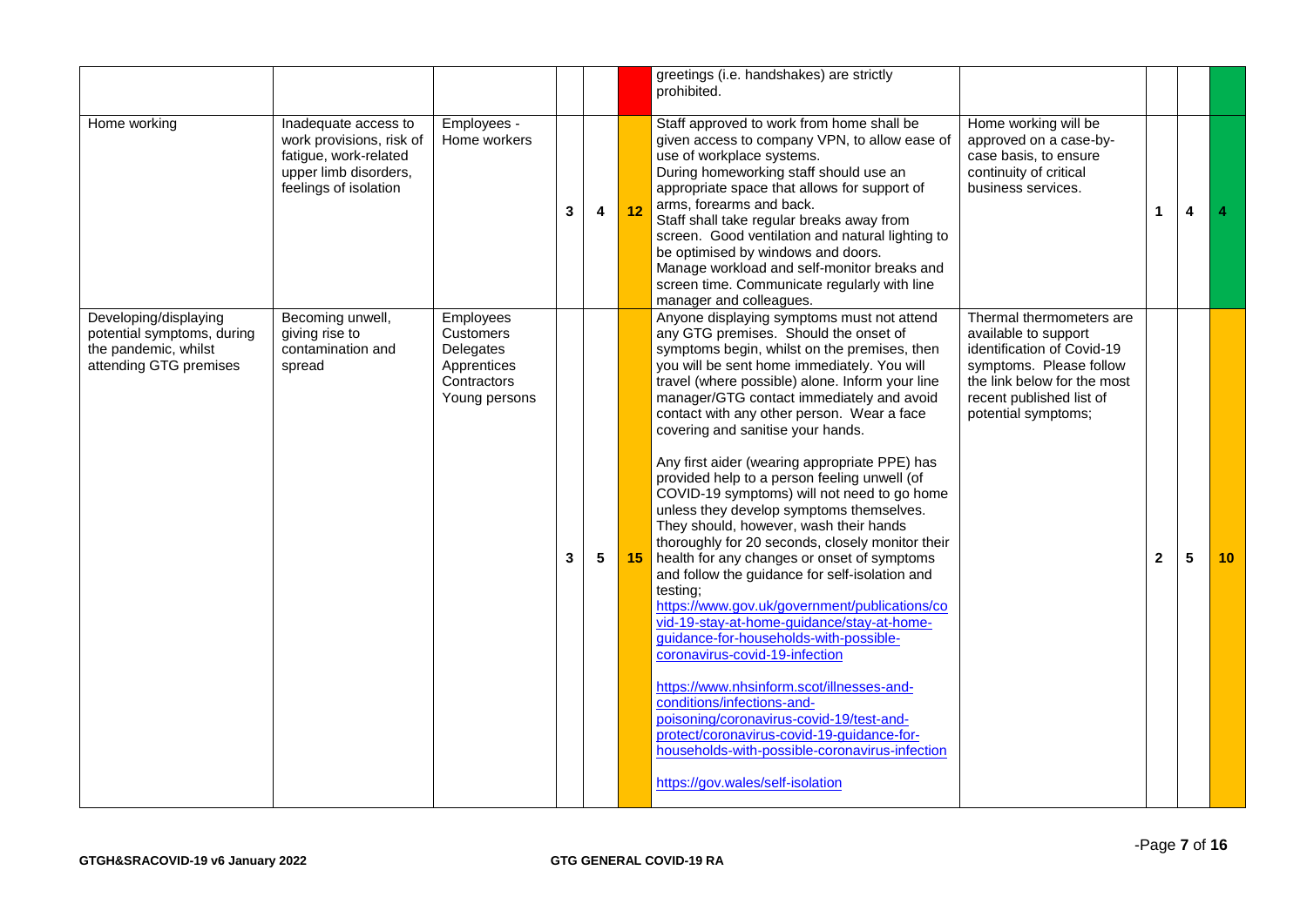|                                       |                                                                                                                                                                                                                       |                                                                                                |   |                 |    | https://www.nidirect.gov.uk/articles/coronavirus<br>-covid-19-self-isolating-and-close-contacts                                                                                                                                                                                                                                                                                                                                                                                                                                                                                                                                                                                                                                                                                                                                                                                                                                                                                                                                   |                                                                                                                                                                                                                                                             |              |                 |                |
|---------------------------------------|-----------------------------------------------------------------------------------------------------------------------------------------------------------------------------------------------------------------------|------------------------------------------------------------------------------------------------|---|-----------------|----|-----------------------------------------------------------------------------------------------------------------------------------------------------------------------------------------------------------------------------------------------------------------------------------------------------------------------------------------------------------------------------------------------------------------------------------------------------------------------------------------------------------------------------------------------------------------------------------------------------------------------------------------------------------------------------------------------------------------------------------------------------------------------------------------------------------------------------------------------------------------------------------------------------------------------------------------------------------------------------------------------------------------------------------|-------------------------------------------------------------------------------------------------------------------------------------------------------------------------------------------------------------------------------------------------------------|--------------|-----------------|----------------|
| Unsafe work practices and<br>routines | Existing practices may<br>not allow for adequate<br>social distancing or<br>may promote close<br>interaction and sharing<br>of items, giving rise to<br>contamination and<br>spread.                                  | Employees<br>Customers<br>Delegates<br>Apprentices<br>Contractors<br>Young persons             | 3 | 5               | 15 | Existing work practices shall be risk assessed<br>and reviewed to increase controls and<br>eliminate risks wherever possible. In event of a<br>change to government guidance, due to a new<br>variant or spike in cases;<br>Work tasks and processes shall be,<br>wherever possible, revised, zoned,<br>allocated and structured to support social<br>distancing.<br>Colleagues shall work at a safe distance or<br>$\bullet$<br>back-to-back and side-by-side instead of<br>face-to-face.<br>Start and finish times, as well as breaks,<br>shall be staggered to reduce crowding at<br>entry/exit points and in work areas.<br>Where works cannot be completed alone<br>staff shall work in dedicated pairs/teams<br>and adhere to the safety measures put in<br>place.                                                                                                                                                                                                                                                          |                                                                                                                                                                                                                                                             | $\mathbf{1}$ | $5\phantom{.0}$ | $\overline{5}$ |
| Poor personal hygiene<br>standards    | Lack of hand washing,<br>discarded tissues and<br>Over-reliance on hand<br>sanitiser increase risk<br>of contamination and<br>spread resulting in<br>acute/chronic ill health<br>or fatality from COVID-<br>19 virus. | Employees<br>Customers<br>Delegates<br>Apprentices<br>Contractors<br>Visitors<br>Young persons | 4 | $5\phantom{.0}$ | 20 | Individuals must increase their personal<br>hygiene routine throughout the day; by regular<br>washing of hands thoroughly using liquid soap<br>and warm water for a minimum of 20 seconds.<br>As a minimum; after breaks, when changing<br>areas, tasks or activities and after using welfare<br>facilities/equipment.<br>All persons should discard tissues immediately<br>after use. If tissues are not readily available,<br>sneeze or cough into the crease of the elbow<br>and immediately wash your hands and<br>forearms.<br>Hand sanitiser shall be available for use where<br>there is no ready access to running water and<br>soap. Hand sanitiser stations are widely<br>available<br>Travel-size hand sanitiser will be available to<br>drivers and field-based employees.<br>Please note that hand sanitiser is flammable<br>and should not be used by anyone working on<br>hot surfaces or hand-held heated equipment.<br>When sanitizing ensure that it has fully<br>evaporated before continuing with any routine | All premises shall display<br>hand washing posters in<br>relevant areas to remind<br>and encourage all<br>employees and visitors of<br>the new measures.<br>Hand washing with liquid<br>soap for 20 seconds or<br>more throughout the day is<br>a priority. | $\mathbf{2}$ | 5               | 10             |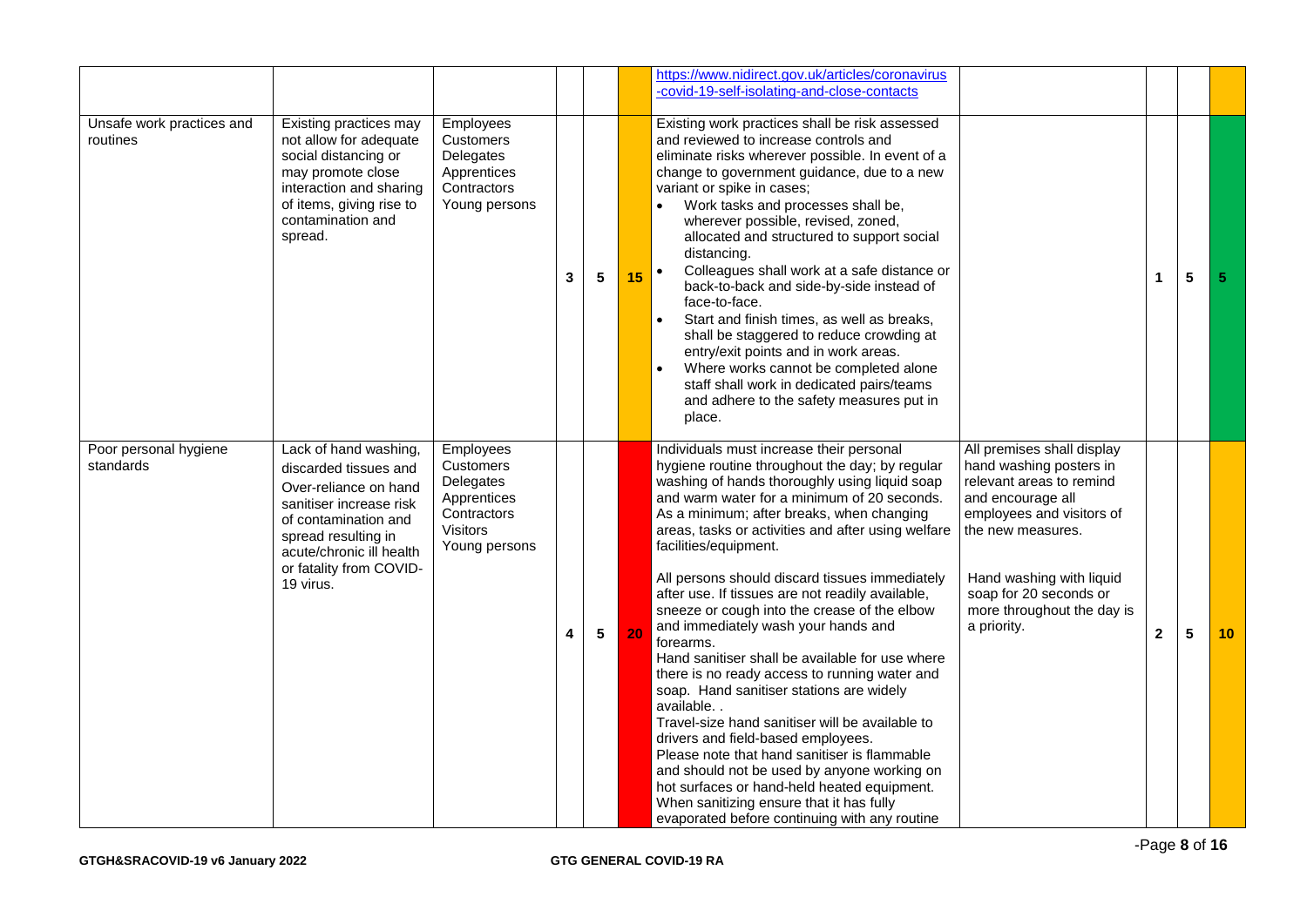|                                                                                                                                          |                                                                                                                            |                                                                                                              |   |                 |    | works that involve heat. Keep hand sanitiser<br>away from heat, hot surfaces, sparks, open<br>flames and other ignition sources. No smoking<br>near hand sanitiser stations/bottles.                                                                                                                                                                                                                                                                                                                                                                                                                                                                                                                                                                                                                  |                |                         |                 |
|------------------------------------------------------------------------------------------------------------------------------------------|----------------------------------------------------------------------------------------------------------------------------|--------------------------------------------------------------------------------------------------------------|---|-----------------|----|-------------------------------------------------------------------------------------------------------------------------------------------------------------------------------------------------------------------------------------------------------------------------------------------------------------------------------------------------------------------------------------------------------------------------------------------------------------------------------------------------------------------------------------------------------------------------------------------------------------------------------------------------------------------------------------------------------------------------------------------------------------------------------------------------------|----------------|-------------------------|-----------------|
| Insufficient supplies of soap,<br>hand sanitiser, paper<br>towels, blue roll and<br>disinfectants being available<br>during the pandemic | No supplies available<br>to maintain good<br>hygiene and<br>cleanliness standards.<br>increasing risk of<br>contamination. | Employees<br>Customers<br>Delegates<br>Apprentices<br>Contractors<br>Young persons                           | 4 | $5\phantom{.0}$ | 20 | Stock levels shall be maintained, monitored<br>Safety champions to<br>and replenished accordingly, via approved<br>complete weekly checks,<br>procurement streams. Stocks shall be<br>monitoring and<br>reordered to maintain requirements, and to<br>replenishing all 'clean as<br>you go' and 'sanitising'<br>avoid running out.<br>Dedicated Covid-19 safety champions are<br>stations.<br>responsible for replenishing stock levels;<br>however all staff are responsible for reporting<br>low stock levels to ensure the safety for all<br>persons at all times                                                                                                                                                                                                                                  | $\overline{2}$ | 5                       | 10 <sup>°</sup> |
| Use of canteen areas,<br>customer cafés, waiting<br>areas                                                                                | Individuals contracting<br>or spreading the<br>COVID-19 virus                                                              | Employees<br><b>Customers</b><br>Delegates<br>Apprentices<br>Contractors<br><b>Visitors</b><br>Young persons | 4 | $5\phantom{a}$  | 20 | Access to clean drinking water and hot drinks<br>Hands must be sanitiser<br>will be available, with appropriate cleaning<br>prior to use of kettles, urns,<br>materials in place.<br>water taps, vending<br>machines and other<br>Break out areas shall be reconfigured to allow<br>equipment touch-points in<br>social distancing, with tables and chairs<br>order to safely access<br>spaced/removed as necessary and occupancy<br>refreshments.<br>numbers restricted.<br>Shared utensils, equipment, vending machines<br>Equipment will also be<br>shall be disinfected before and after use,<br>routinely disinfected by<br>'clean as you go station' are widely available.<br>staff.<br>Breaks times are staggered to prevent<br>congestion at key areas.                                       | $\mathbf{1}$   | $\overline{\mathbf{5}}$ | 5 <sup>5</sup>  |
| Use of car parks, external<br>areas                                                                                                      | Uncontrolled<br>environments giving<br>rise to lack of social<br>distancing                                                | All patrons                                                                                                  | 4 | 4               | 16 | Parking $area(s) - each$ bay is a minimum of<br>2.4 metres wide.<br>Drivers are advised to reverse park, exit when<br>safe and join the queuing system to safely<br>access the premises.                                                                                                                                                                                                                                                                                                                                                                                                                                                                                                                                                                                                              | $\mathbf{2}$   | 4                       | 8               |
| Welfare: Toilets, locker<br>rooms and showers facilities                                                                                 | Lack of social<br>distancing and poor<br>hygiene                                                                           | Any individual<br>using facilities                                                                           | 4 | $\mathbf{5}$    | 20 | Welfare facilities are available; individuals are<br>'Clean as you go' stations<br>are widely available to<br>required to respect social distancing and wait<br>until facilities are ready for use, to prevent<br>facilitate regular wipe<br>overcrowding<br>downs of key touch points,<br>and in-between routine<br>Soap levels will be monitored and<br>cleaning.<br>replenished, to maintain required levels.<br>DO NOT attempt to clean<br>Where showers, locker rooms and changing<br>bodily fluids; GTG staff will<br>facilities are in use, clear guidance and an<br>inform the PPE alert clean<br>enhanced cleaning regimes are in place to<br>team (AC procurement<br>ensure that they are at the highest standards<br>dept.) to arrange a<br>of cleanliness.<br>thorough clean of the area. | $\overline{2}$ | 5                       | 10              |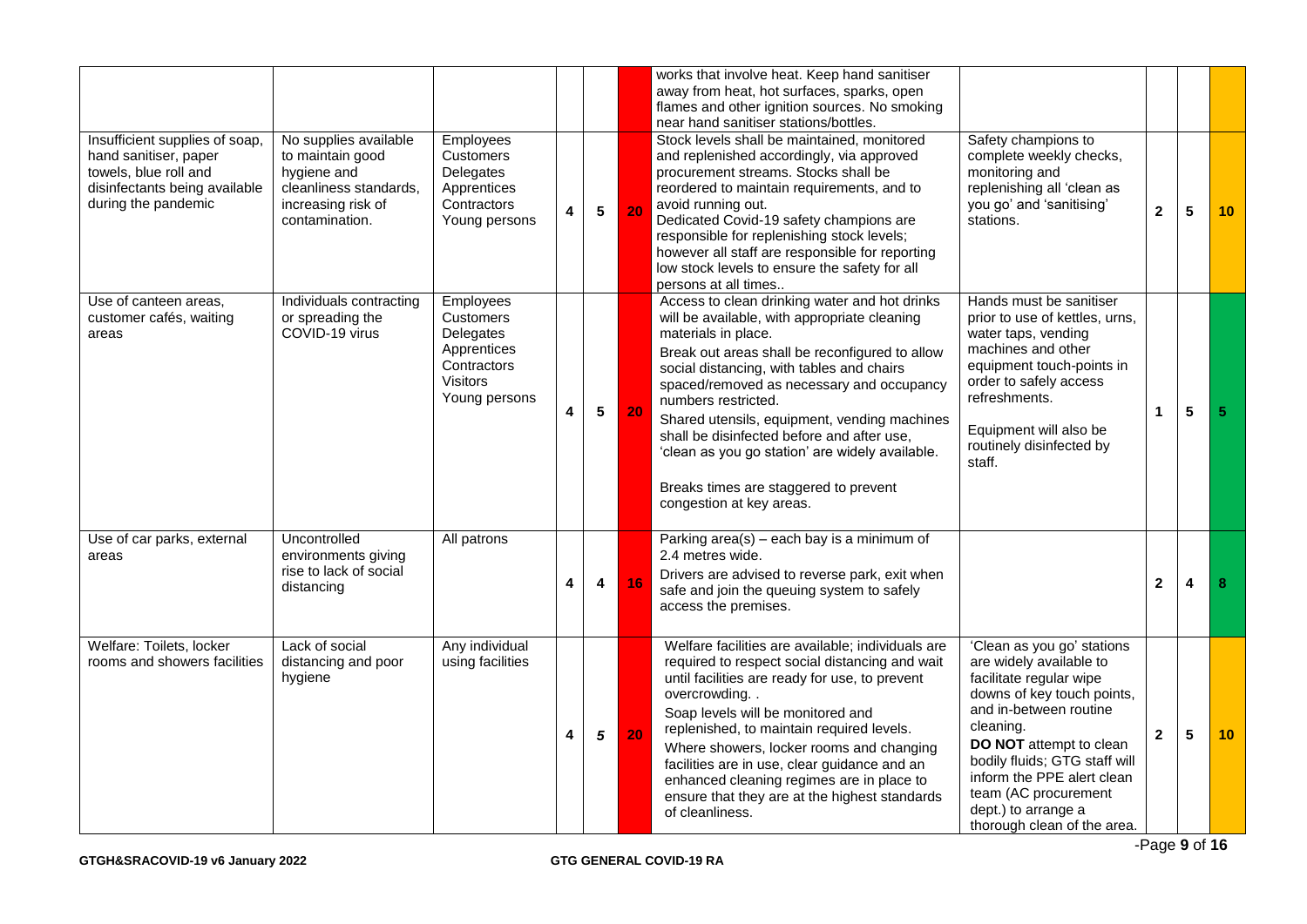|                                                                                                                                                 |                                                                                                                                                               |                                                         |   |                |    | All facilities will be regularly flushed or<br>isolated to maintain water hygiene levels, in-<br>line with regulations.                                                                                                                                                                                                                                                                                                                                                                                                                                                                                                                                                                                                                         | Immediately restrict<br>access to the area until<br>made safe.                                                                                                                                                                                                                                                                                                                                                                                                                                                                                                                                                                                                                                                                              |                |                 |                 |
|-------------------------------------------------------------------------------------------------------------------------------------------------|---------------------------------------------------------------------------------------------------------------------------------------------------------------|---------------------------------------------------------|---|----------------|----|-------------------------------------------------------------------------------------------------------------------------------------------------------------------------------------------------------------------------------------------------------------------------------------------------------------------------------------------------------------------------------------------------------------------------------------------------------------------------------------------------------------------------------------------------------------------------------------------------------------------------------------------------------------------------------------------------------------------------------------------------|---------------------------------------------------------------------------------------------------------------------------------------------------------------------------------------------------------------------------------------------------------------------------------------------------------------------------------------------------------------------------------------------------------------------------------------------------------------------------------------------------------------------------------------------------------------------------------------------------------------------------------------------------------------------------------------------------------------------------------------------|----------------|-----------------|-----------------|
| Confirmed case from<br>member of staff, contractor,<br>training delegate, apprentice<br>or member of the public who<br>has attended work/branch | Contaminated surfaces<br>increasing risk of<br>spread and<br>contamination<br>resulting in<br>acute/chronic ill health<br>or fatality from COVID-<br>19 virus | Employees<br>Customers<br>Contractors<br>General public | 4 | $5\phantom{1}$ | 20 | On notification of a positive case the<br>immediate are shall be sanitised and isolated.<br>The PPE alert team will arrange for a deep-<br>clean of the premises, in line with government<br>guidance for non-healthcare settings.<br>Any person having contracted the virus<br>should cooperate with governments tracing<br>programmes - links below;<br>https://www.nhsinform.scot/illnesses-and-<br>conditions/infections-and-<br>poisoning/coronavirus-covid-19/test-and-<br>protect/coronavirus-covid-19-contact-tracing<br>https://www.gov.uk/guidance/nhs-test-and-<br>trace-how-it-works<br>Any persons contacted as being a close<br>personal contact with the confirmed case<br>should isolate in line with government<br>guidelines. | Immediately contact AV<br>procurement to arrange<br>this service.<br>COVID-19 ill health<br>attributed directly to the<br>workplace will be RIDDOR<br>reportable - only in the<br>following circumstances:<br>An unintended incident at<br>work has led to someone's<br>possible or actual<br>exposure to coronavirus.<br>This must be reported as a<br>dangerous occurrence.<br>A worker has been<br>diagnosed as having<br>COVID-19 and there is<br>reasonable evidence that<br>it was caused by exposure<br>at work. This must be<br>reported as a case of<br>disease.<br>A worker dies as a result<br>of occupational exposure<br>to coronavirus.<br>More info:<br>https://www.hse.gov.uk/ne<br>ws/riddor-reporting-<br>coronavirus.htm | $\overline{2}$ | 5               | 10 <sup>1</sup> |
| Attendance/hosting of<br>corporate or social events                                                                                             | Individuals contracting<br>or spreading the<br>COVID-19 virus                                                                                                 | Employees                                               | 4 | 5              | 20 | Events and gatherings shall take place for<br>work reasons only, but will remain limited to<br>the maximum number of persons able to meet<br>indoors in accordance with local/national<br>restrictions.                                                                                                                                                                                                                                                                                                                                                                                                                                                                                                                                         | Attendance at any such<br>event will have to be<br>approved by the GTG<br>Operation Board.                                                                                                                                                                                                                                                                                                                                                                                                                                                                                                                                                                                                                                                  | $\mathbf 1$    | $5\phantom{.0}$ | 5               |
| Travel outside of the<br>business network/or UK                                                                                                 | Individuals contracting<br>or spreading the<br>COVID-19 virus                                                                                                 | Employees                                               | 4 | 5              | 20 | Non-essential travel may be prohibited during<br>any local or national restrictions. Follow the<br>link below for guidance on travel;                                                                                                                                                                                                                                                                                                                                                                                                                                                                                                                                                                                                           |                                                                                                                                                                                                                                                                                                                                                                                                                                                                                                                                                                                                                                                                                                                                             | 1.             | 5               | 5.              |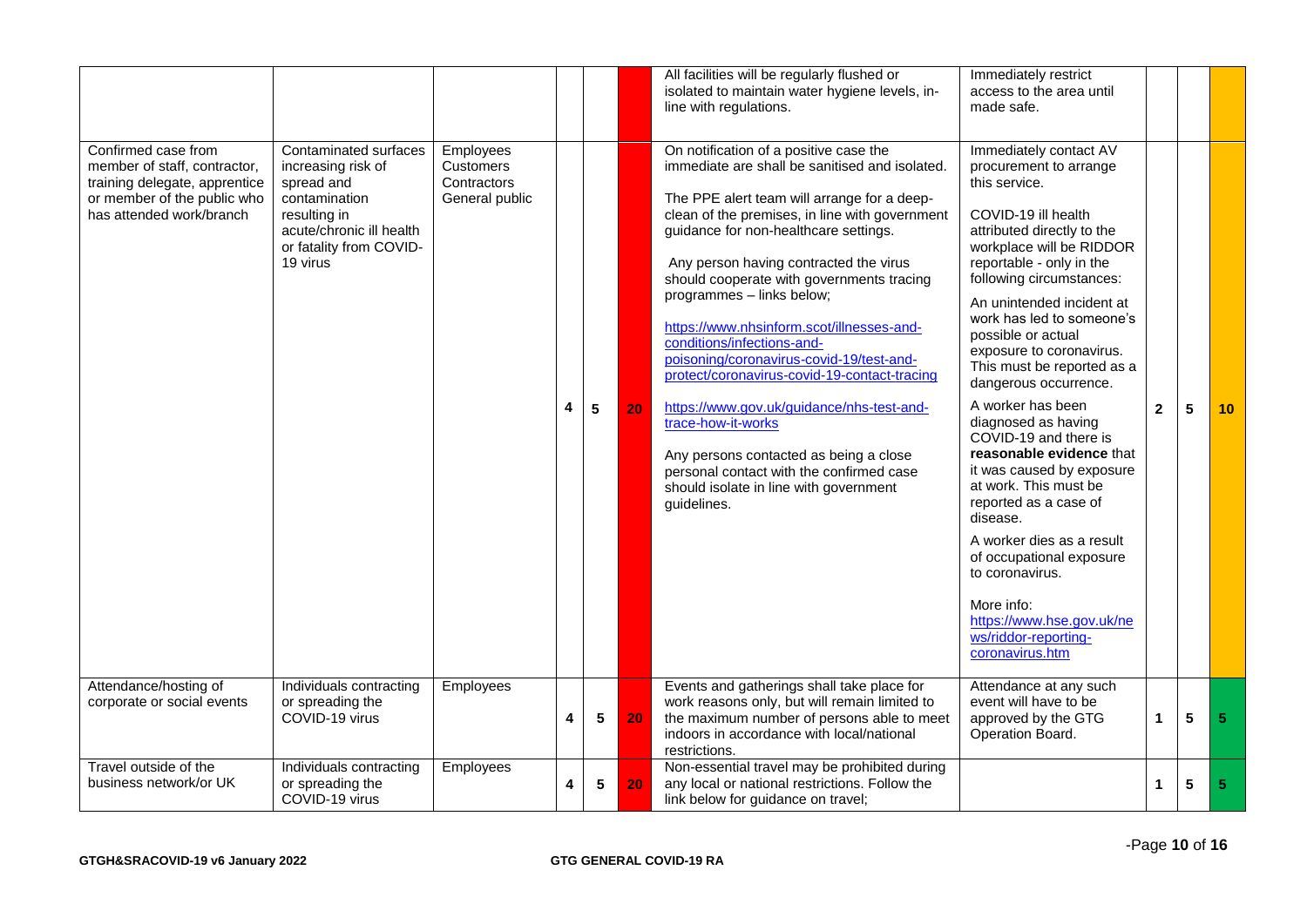|                                                                                                                                                                      |                                                                |           |   |   |    | https://www.nhsinform.scot/illnesses-and-<br>conditions/infections-and-<br>poisoning/coronavirus-covid-19/test-and-<br>protect/coronavirus-covid-19-guidance-for-<br>households-with-possible-coronavirus-<br>infection<br>Coronavirus (COVID-19): international<br>travel and quarantine - gov.scot<br>(www.gov.scot)<br>Rules for international travel to and from<br><b>Wales: coronavirus   GOV.WALES</b><br>Coronavirus (COVID-19): travel advice  <br>nidirect                                                                                                                                                                                                                                                                      |                                                                                                                                                                                                                                                                                                                                                                                                 |                |            |    |
|----------------------------------------------------------------------------------------------------------------------------------------------------------------------|----------------------------------------------------------------|-----------|---|---|----|-------------------------------------------------------------------------------------------------------------------------------------------------------------------------------------------------------------------------------------------------------------------------------------------------------------------------------------------------------------------------------------------------------------------------------------------------------------------------------------------------------------------------------------------------------------------------------------------------------------------------------------------------------------------------------------------------------------------------------------------|-------------------------------------------------------------------------------------------------------------------------------------------------------------------------------------------------------------------------------------------------------------------------------------------------------------------------------------------------------------------------------------------------|----------------|------------|----|
| Essential workers travelling<br>for essential business<br>purposes                                                                                                   | Individuals contracting<br>or spreading the<br>COVID-19 virus. | Employees | 4 | 5 | 20 | In line with any local or national restrictions,<br>where travel is deemed essential, employees<br>shall travel for limited times and distances.<br>Single occupancy in-work vehicles will be<br>prioritised where possible.<br>Drivers shall be provided with cleaning<br>materials to allow regular sanitising of touch<br>points at regular intervals throughout the day.<br>Drivers will be provided with PPE supplies, for<br>each vehicle; gloves, sanitiser, disinfectant,<br>tissues and waste bags<br>Take regular rest breaks and socially distance<br>throughout any rest period. If possible on a<br>rest break wash hands for a minimum of 20<br>seconds and dry them thoroughly with a clean<br>cloth/hand towel/blue roll. | Where more than one<br>person travelling in a<br>vehicle is essential, and<br>distancing cannot be<br>achieved, individuals shall<br>wear a face covering.<br>However drivers must not<br>wear items that impede<br>visibility (i.e. face visors)<br>Vehicles must be well<br>ventilated.<br>Please see the dedicated<br>'Driver Training' risk<br>assessment for specific<br>control measures. | $\overline{2}$ | $\sqrt{5}$ | 10 |
| Rising panic, stress, worry<br>and anxiety regarding<br>uncertainty during pandemic<br>in relation to health and also<br>job security, living<br>standards, finances | Employees suffering<br>from stress/anxiety                     | Employees | 4 | 4 | 16 | Regular communication and updates shall be<br>sent to staff collectively and individually via<br>the internal employee portal (ACE) on the<br>ongoing situation and direct individual impact,<br>with implications communicated clearly and<br>concisely.                                                                                                                                                                                                                                                                                                                                                                                                                                                                                 | Safety.support@arnoldclar<br>k.com<br>thepeopleteam@arnoldcla<br>rk.com<br>quality@gtg.co.uk                                                                                                                                                                                                                                                                                                    | $\mathbf{2}$   | 4          | 8  |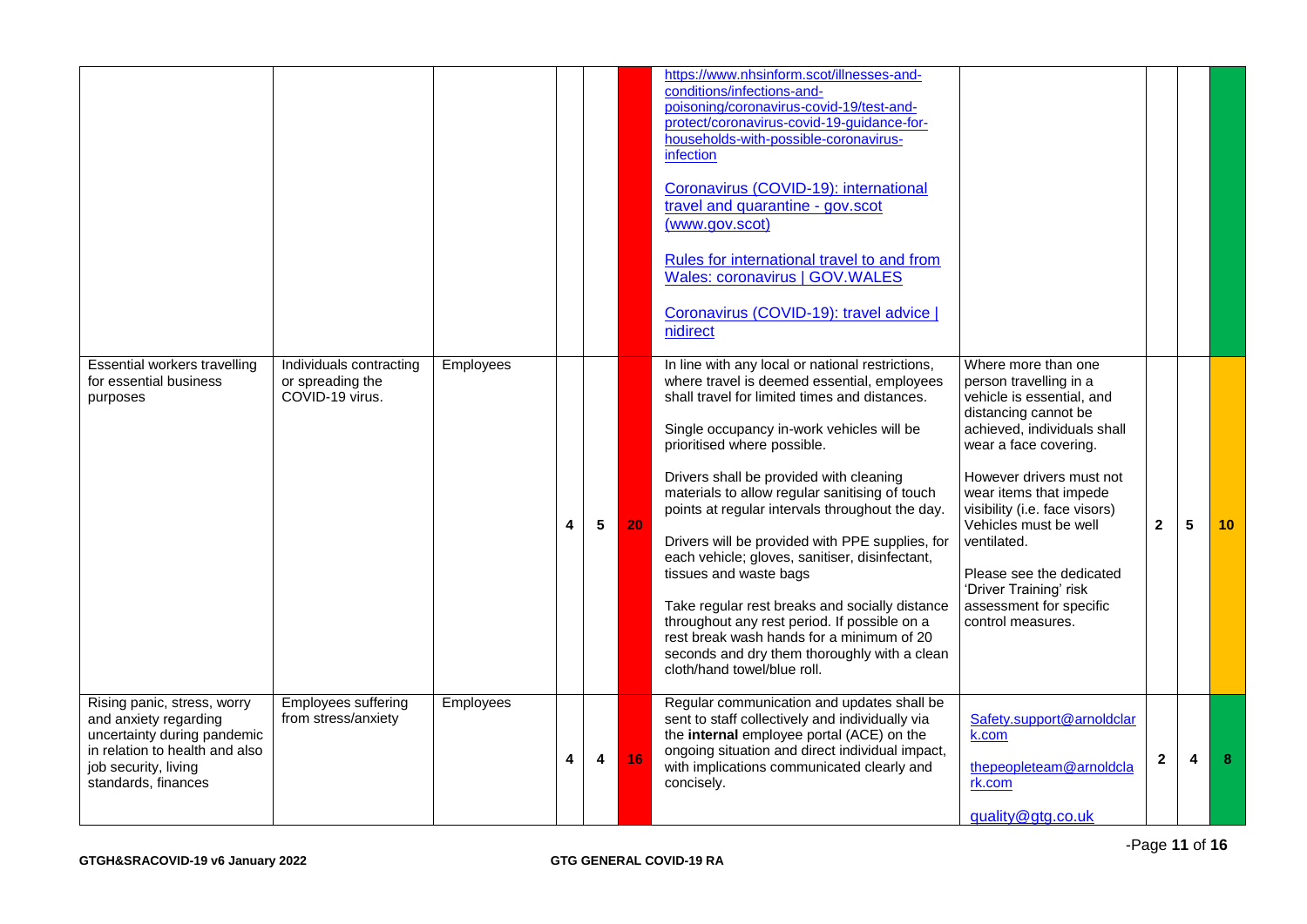|                                                     |                                                                                                                                                                                           |                                                                                                              |                         |                 |    | Two-way communication streams shall be in<br>place to allow staff to raise concerns and<br>address questions or queries.                                                                                                                                                                                                                                                                                                                                                                                                                                                                                                                                                                                                                                                                  |                                                                                                   |              |   |    |
|-----------------------------------------------------|-------------------------------------------------------------------------------------------------------------------------------------------------------------------------------------------|--------------------------------------------------------------------------------------------------------------|-------------------------|-----------------|----|-------------------------------------------------------------------------------------------------------------------------------------------------------------------------------------------------------------------------------------------------------------------------------------------------------------------------------------------------------------------------------------------------------------------------------------------------------------------------------------------------------------------------------------------------------------------------------------------------------------------------------------------------------------------------------------------------------------------------------------------------------------------------------------------|---------------------------------------------------------------------------------------------------|--------------|---|----|
| Ineffective social distancing                       | The failure to<br>implement and adhere<br>to government-<br>recommended<br>appropriate social<br>distancing resulting in<br>individuals contracting<br>or spreading the<br>COVID-19 virus | Employees<br><b>Customers</b><br>Delegates<br>Apprentices<br>Contractors<br><b>Visitors</b><br>Young persons | 4                       | 5               | 20 | Apprentices and delegates start times shall be<br>staggered, to manage volumes entering and<br>exiting all GTG premises.<br>Information shall be communicated to all<br>attendees via the GTG newsroom (website),<br>joining instructions and in the social<br>distancing policy.<br>Protective screens in place at customer<br>interface areas will reduce the potential for<br>spread at this key check in area.<br>Close contact training i.e. Driver training, First<br>Aid training and workshop activity have<br>defined control measure as part of the specific<br>Risk Assessments, to include social<br>distancing and other safety measures.                                                                                                                                    | Persons not adhering to<br>the social distancing policy<br>shall be removed from the<br>premises. | $\mathbf 2$  | 5 | 10 |
| Handover and<br>documentation signing<br>procedures | Individuals contracting<br>or spreading the<br>COVID-19 virus                                                                                                                             | Employees<br><b>Customers</b><br>Delegates<br>Apprentices<br>Contractors<br>Visitors                         | 4                       | 5               | 20 | The requirement for signatures (both<br>handwritten and digital) shall be minimised<br>and proof gathered by other means such as<br>via email, a photograph or another suitable<br>alternative that remains compliant as<br>appropriate.<br>Where signatures are contractually necessary<br>(i.e. apprenticeship agreements)<br>delegates/apprentices/contractors shall be<br>guided to a dedicated desk where new pens<br>and hand sanitiser shall be made available for<br>use. Visitors will no longer sign in to our<br>premises, a dedicated host will do so.<br>Individuals must use their own pen at all<br>times. Maintain a safe distance at all times.<br>Employees should wear gloves and place<br>signed documents in a clear wallet that is<br>wiped down between exchanges. |                                                                                                   | $\mathbf{2}$ | 5 | 10 |
| Working on vehicles                                 | Individuals contracting<br>or spreading the<br>COVID-19 virus                                                                                                                             | Employees<br>Delegates<br>Apprentices<br>Contractors                                                         | $\overline{\mathbf{4}}$ | $5\phantom{.0}$ | 20 | Vehicle touch points to be disinfected before<br>and after practical training/use.<br>Instruction/teaching of repairs or maintenance<br>of vehicles must be carried out in a safe<br>distance, or strict use of PPE undertaken i.e.<br>instructor wearing a face mask and visor,<br>gloves and disinfects all touched parts before<br>and after activity.                                                                                                                                                                                                                                                                                                                                                                                                                                 |                                                                                                   | $\mathbf 2$  | 5 | 10 |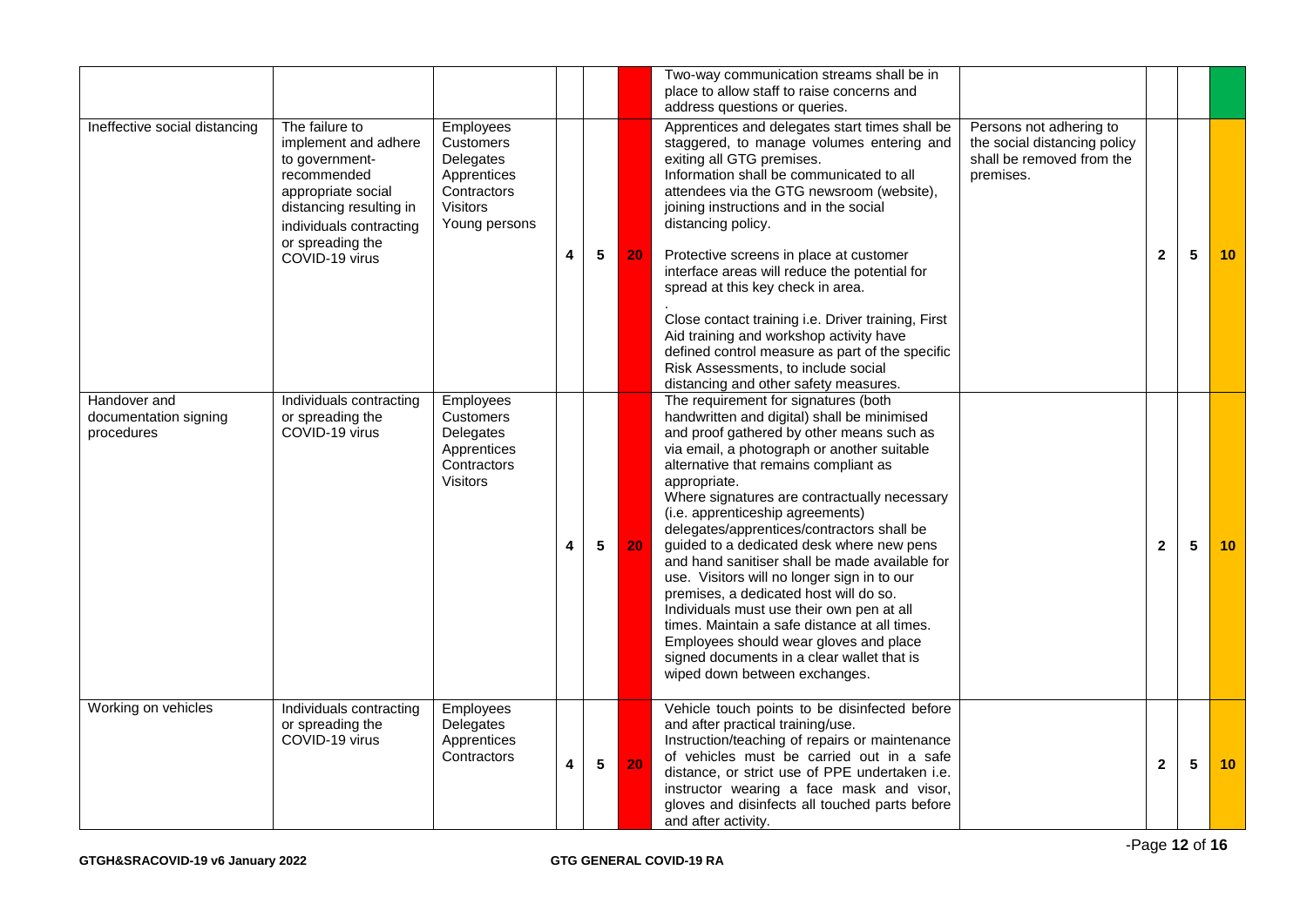| Compromised mental<br>wellbeing of home and<br>essential workers                                                                   | Employees suffering<br>from stress/anxiety,<br>feeling of isolation                                             | Employees                                                                | 3 | $\overline{\mathbf{4}}$ | 12 | Line managers shall maintain good<br>communication with their teams throughout<br>the period where restrictions are in place.<br>Employees will be encouraged to raise<br>concerns with their line manager or the<br>People Team. Apprentices/delegates can<br>make contact with the GTG Safeguarding<br>team for any support required, on<br>help@gtg.co.uk                                                                                                                                                       | Online support links:<br>https://arnoldclarkemploye<br>e.com/space<br>https://www.mind.org.uk/in<br>formation-<br>support/coronavirus/coron<br>avirus-and-your-wellbeing/<br>https://ben.org.uk/ | $\mathbf{2}$            | 4 | 8               |
|------------------------------------------------------------------------------------------------------------------------------------|-----------------------------------------------------------------------------------------------------------------|--------------------------------------------------------------------------|---|-------------------------|----|--------------------------------------------------------------------------------------------------------------------------------------------------------------------------------------------------------------------------------------------------------------------------------------------------------------------------------------------------------------------------------------------------------------------------------------------------------------------------------------------------------------------|--------------------------------------------------------------------------------------------------------------------------------------------------------------------------------------------------|-------------------------|---|-----------------|
| Equipment not used for<br>prolonged periods due to<br>continuing lockdown                                                          | Equipment breaking<br>down/becoming faulty,<br>injury to staff                                                  | Employees                                                                | 4 | 4                       | 16 | Equipment to be thoroughly examined prior to<br>being brought back into service. Managers to<br>determine and plan maintenance for each site,<br>and consult with Garage Equipment Services.                                                                                                                                                                                                                                                                                                                       | This measure will only<br>apply when local or<br>national restrictions dictate<br>that vehicles / equipment<br>cannot be used for a<br>prolonged period of time.                                 | 1                       | 4 |                 |
| Increase fatigue of workers<br>due to reduced workforce                                                                            | Employees being<br>overworked and<br>suffering stress,<br>exhaustion, anxiety<br>and or physical ill<br>health. | <b>Employees</b>                                                         | 4 | 3                       | 12 | Line managers shall allocate and actively<br>consult with and monitor employee's<br>workload, work activities and shift timing.<br>Should there be reduce staff resources work<br>will be planned and programmed to reflect<br>these levels, taking possible fatigue into<br>account.                                                                                                                                                                                                                              |                                                                                                                                                                                                  | $\mathbf{2}$            | 3 | 6               |
| Stagnant water in<br>mothballed properties or<br>infrequently used outlets<br>restricted to maintain social<br>distancing measures | Legionella and other<br>associated water<br>hazards which give<br>rise to ill health                            | Employees<br>Customers<br>Contractors<br>General public<br>Young persons | 4 | 4                       | 16 | Sanitising and flushing of water systems<br>before reopening. Weekly legionella check<br>and flushing of infrequently used outlets:<br>Taps<br><b>Toilets</b><br>$\bullet$<br>Pressure washers<br>Hose taps<br>Showers                                                                                                                                                                                                                                                                                             |                                                                                                                                                                                                  | $\overline{\mathbf{2}}$ | 4 | 8               |
| Provision of first aid to<br>potentially<br>symptomatic/asymptomatic<br>individuals                                                | Individuals contracting<br>or spreading the<br>COVID-19 virus                                                   | <b>First Aiders</b><br>Injured persons<br><b>Bystanders</b>              | 4 | $5\phantom{.0}$         | 20 | In the event that first aid competent<br>employees are required to provide first aid<br>treatment to an individual(s) who are<br>displaying symptoms consistent with COVID-<br>19, they should:<br>Isolate the person displaying symptoms in a<br>place away from others. Where a physically<br>separate room is not available for this<br>purpose, ask others who are not involved in<br>providing assistance to stay at least 2 metres<br>away from the individual.<br>Before providing any first aid assistance |                                                                                                                                                                                                  | $\mathbf{2}$            | 5 | 10 <sup>°</sup> |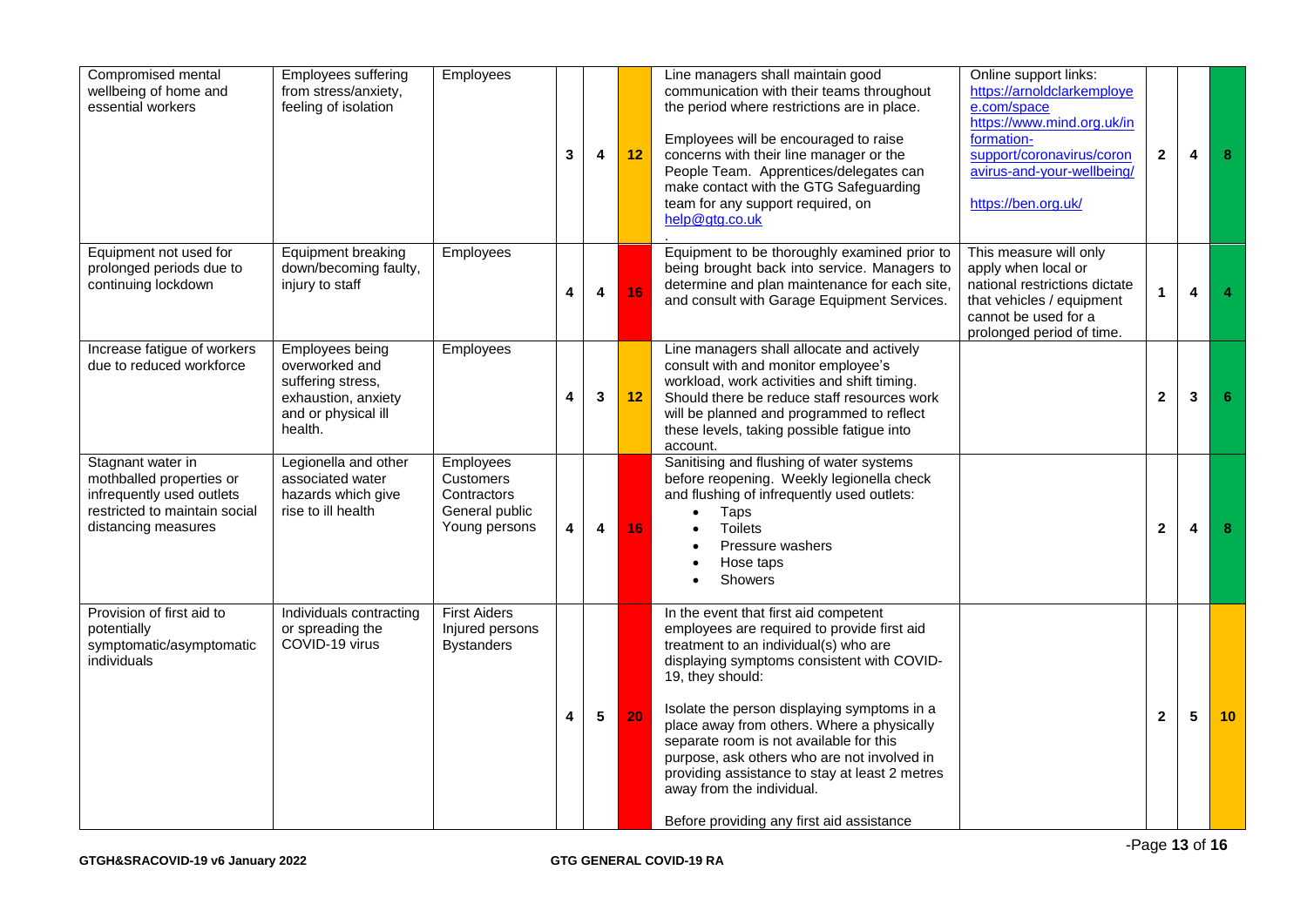|                                                                                                                              | Increasing footfall and                                                                                                                     | Employees                                                                                             |   |                 |    | which would require breaching 2-metre social<br>distancing protocols, first aid providers MUST<br>wear full PPE provided for this purpose<br>(disposable gloves and fluid repellent surgical<br>face mask, face visor and disposable apron).<br>Hands MUST be thoroughly washed before<br>and after the provision of first aid (minimum<br>20 seconds with soap and hot water).<br>In the event that there is blood or bodily fluids<br>present, IMMEDIATELY STRICTLY<br>PROHIBIT access to the area. A trained<br>person wearing PPE should then use a spill<br>kit to absorb the fluids or cover with paper<br>towels. Arrange professional cleaning as<br>necessary via the PPE alert team (AC<br>procurement).<br>In the event that the recipient of first aid<br>requires CPR, it is recommended that you DO<br>NOT provide rescue breaths and perform<br>chest compressions only. If the person<br>providing first aid determines that life-saving<br>breaths are necessary, they MUST use a one-<br>way face shield. Thereafter, the first aider<br><b>MUST</b> monitor themselves closely for<br>symptoms and self-isolate if necessary.<br>When there are local or national restrictions in |                                                                                                                                                                                                                                      |                |   |                 |
|------------------------------------------------------------------------------------------------------------------------------|---------------------------------------------------------------------------------------------------------------------------------------------|-------------------------------------------------------------------------------------------------------|---|-----------------|----|------------------------------------------------------------------------------------------------------------------------------------------------------------------------------------------------------------------------------------------------------------------------------------------------------------------------------------------------------------------------------------------------------------------------------------------------------------------------------------------------------------------------------------------------------------------------------------------------------------------------------------------------------------------------------------------------------------------------------------------------------------------------------------------------------------------------------------------------------------------------------------------------------------------------------------------------------------------------------------------------------------------------------------------------------------------------------------------------------------------------------------------------------------------------------------------------------|--------------------------------------------------------------------------------------------------------------------------------------------------------------------------------------------------------------------------------------|----------------|---|-----------------|
| Contractor attending site<br>using normal routine                                                                            | potential to be in areas<br>reducing social<br>distancing, existing<br>measures affect social<br>distancing controls                        | Customers<br>Delegates<br>Apprentices<br>Contractors<br><b>Visitors</b><br>Young persons              | 3 | 5               | 15 | place works on premises shall be limited to<br>essential repairs and maintenance.<br>The controlling of contractors shall be<br>managed by AC Group Estates, and site<br>personnel having been trained to issue<br>permits.<br>Clear communication will be provided to<br>contractors, to change or amend normal<br>practice, in line with the GTG social distancing<br>policy.                                                                                                                                                                                                                                                                                                                                                                                                                                                                                                                                                                                                                                                                                                                                                                                                                      |                                                                                                                                                                                                                                      | $\overline{2}$ | 5 | 10 <sup>1</sup> |
| Lack of knowledge and<br>understanding of controls<br>required to safeguard one's<br>self and others within the<br>workplace | Incorrect practices and<br>procedures adopted<br>increasing risk of<br>contamination and<br>spread to others may<br>give rise to ill health | Employees<br>Customers<br>Delegates<br>Apprentices<br>Contractors<br><b>Visitors</b><br>Young persons | 4 | $5\phantom{.0}$ | 20 | General and area specific guidance, training<br>and communications have been developed.<br>Our social distancing policy is available on the<br>GTG website for ease of access.<br>https://www.gtg.co.uk/about/newsroom/coron<br>avirus-information/                                                                                                                                                                                                                                                                                                                                                                                                                                                                                                                                                                                                                                                                                                                                                                                                                                                                                                                                                  | Please note that staff<br>receive electronically a<br>copy of each updated<br>Covid-19 general risk<br>assessment, and specific<br>work related RA's as<br>necessary. These are<br>issued routinely by the<br>Group Head of Quality. | $\overline{2}$ | 5 | 10              |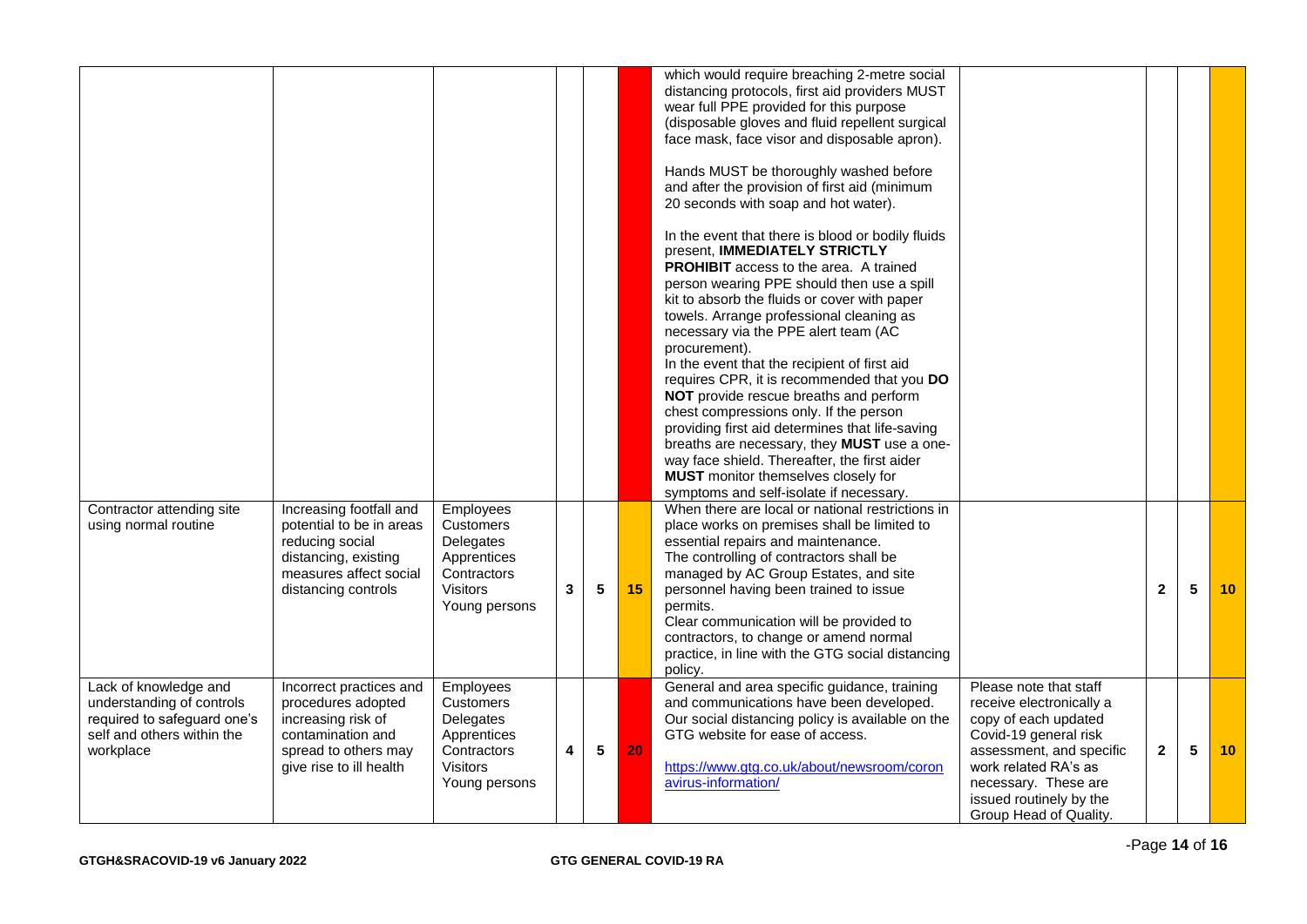|                                                                                                                                                         |                                                                                                                                                                                                                                                                               |                                                                                                                               |                 |                |    | Posters with key messages, in a clear and<br>easy-to-follow manner (including pictograms)<br>are displayed in prominent areas, including on<br>internal screens.<br>Routine ongoing checks shall be implemented<br>on site, by management and safety<br>champions, to ensure controls continue to be<br>effective.<br>Group Safety Support advisors will monitor<br>compliance and provide advice and<br>assistance.<br>Visible markers and route indicators to be<br>installed to make controls prominent and easy<br>to follow.                                                                                                                                                                                                                                                                                                                                                 |  |                      |   |    |
|---------------------------------------------------------------------------------------------------------------------------------------------------------|-------------------------------------------------------------------------------------------------------------------------------------------------------------------------------------------------------------------------------------------------------------------------------|-------------------------------------------------------------------------------------------------------------------------------|-----------------|----------------|----|-----------------------------------------------------------------------------------------------------------------------------------------------------------------------------------------------------------------------------------------------------------------------------------------------------------------------------------------------------------------------------------------------------------------------------------------------------------------------------------------------------------------------------------------------------------------------------------------------------------------------------------------------------------------------------------------------------------------------------------------------------------------------------------------------------------------------------------------------------------------------------------|--|----------------------|---|----|
| Unease and uncertainty<br>amongst customers and<br>staff that the business has<br>failed to assess risk and is<br>not implementing adequate<br>controls | Loss of confidence<br>from customers and<br>staff                                                                                                                                                                                                                             | Employees<br>Customers<br>Delegates<br>Apprentices<br>Contractors<br><b>Visitors</b><br>Vulnerable<br>people<br>Young persons | 5               | 4              | 20 | This risk assessment shall be made available<br>on the GTG website.<br>https://www.gtg.co.uk/about/newsroom/coron<br>avirus-information/<br>Employees, apprentices and delegates shall<br>be encouraged to raise concerns and provide<br>suggestions for improvement.<br>Specific risk assessments are in place for<br>other business practices including; driver<br>training and young person's etc.                                                                                                                                                                                                                                                                                                                                                                                                                                                                             |  | $\mathbf{1}$         | 4 |    |
| Accidents, incidents,<br>emergencies (i.e. fire, flood,<br>structural issues)                                                                           | Immediate danger to<br>life/health, confusion<br>over evacuation and<br>social distancing<br>restrictions                                                                                                                                                                     | All patrons                                                                                                                   | 5               | $5\phantom{1}$ | 25 | Such circumstances shall take precedent and<br>all reasonable precautions would prevail,<br>therefore, in these circumstances social<br>distancing would not apply. Individuals should<br>evacuate premises without undue delay.                                                                                                                                                                                                                                                                                                                                                                                                                                                                                                                                                                                                                                                  |  | $\mathbf{2}$         | 4 | 8  |
| Misuse of Personal<br>protective equipment as<br>control mechanism                                                                                      | Unnecessary use of:<br>disposable gloves,<br>facemask/covering,<br>visor, provisions<br>resulting in depleted<br>stocks and strain on<br>UK resource. False<br>sense of security on<br>protection afforded<br>above other control<br>measures may give<br>rise to ill health. | Employees                                                                                                                     | $5\phantom{.0}$ | 4              | 20 | PPE requirements covered in existing<br>It is mandatory to wear a<br>workplace risk assessments remain<br>face covering in communal<br>unchanged.<br>areas and in close contact<br>Additional requirements shall be made<br>learning environments<br>available only for first aiders who require to<br>(less than 2 metres). The<br>provide treatment and in limited<br>covering should be a non-<br>surgical mask, or can be a<br>circumstances where a safe distance cannot<br>homemade covering or<br>be achieved or maintained.<br>PPE required for work purposes shall be<br>scarf that covers both the<br>provided free of charge.<br>nose and mouth.<br>Physical distancing, hand washing and<br>Face coverings should be<br>respiratory hygiene are the most important<br>washed regularly at 60<br>and effective measures we can adopt to<br>degrees.<br>prevent spread. |  | $\mathbf{1}$         | 5 | 5. |
| Use of lifts                                                                                                                                            | Persons within 2<br>metres within an<br>enclosed space risk                                                                                                                                                                                                                   | All patrons                                                                                                                   | 3               | 5              | 15 | Lifts restricted in use to persons with<br>disability/mobility/health conditions and will be<br>disinfected after use.                                                                                                                                                                                                                                                                                                                                                                                                                                                                                                                                                                                                                                                                                                                                                            |  | $\blacktriangleleft$ | 5 | 5. |